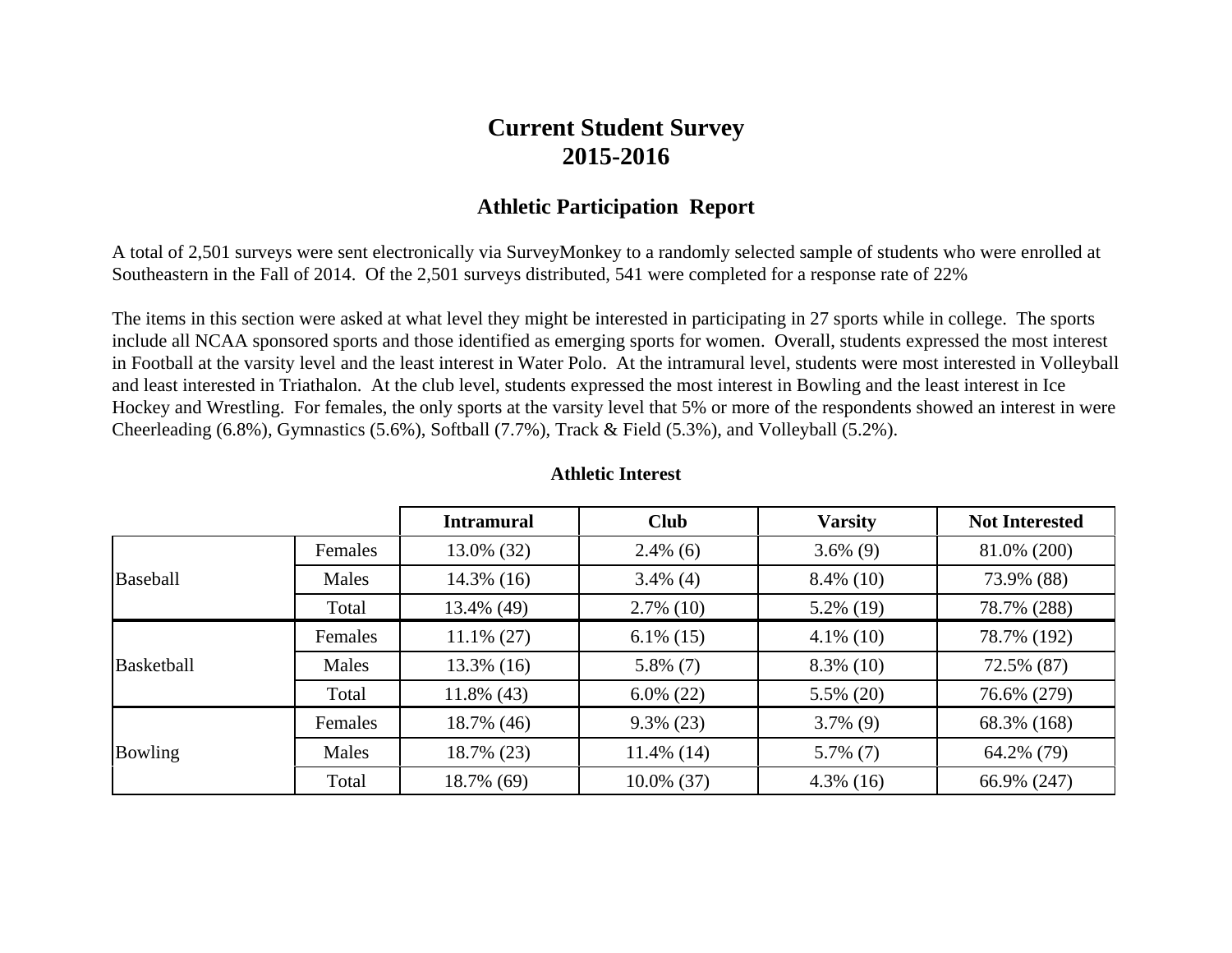|                      |         | <b>Intramural</b> | <b>Club</b>  | <b>Varsity</b> | <b>Not Interested</b> |
|----------------------|---------|-------------------|--------------|----------------|-----------------------|
|                      | Females | $11.6\%$ (29)     | $4.4\%$ (11) | $6.8\%$ (17)   | 77.2% (193)           |
| Cheerleading         | Males   | $2.6\%$ (3)       | $3.4\%$ (4)  | $2.6\%$ (3)    | 91.5% (107)           |
|                      | Total   | 8.7% (32)         | $4.1\%$ (15) | 5.4% (20)      | 81.7% (300)           |
|                      | Females | $10.2\%$ (25)     | $3.3\%$ (8)  | $3.3\%$ (8)    | 83.2% (203)           |
| <b>Cross Country</b> | Males   | $3.4\%$ (4)       | $5.1\%$ (6)  | $4.3\%$ (5)    | 87.2% (102)           |
|                      | Total   | 8.0% (29)         | 3.9% (14)    | $3.6\%$ (13)   | 80.6% (291)           |
|                      | Females | 13.1% (32)        | $6.5\%$ (16) | $3.7\%$ (9)    | 76.7% (188)           |
| Equestrian           | Males   | $5.2\%$ (6)       | $2.6\%$ (3)  | $3.4\%$ (4)    | 88.8% (103)           |
|                      | Total   | 10.5% (38)        | 5.3% (19)    | $3.6\%$ (13)   | 84.5% (305)           |
|                      | Females | 14.3% (35)        | 5.7% (14)    | $1.2\%$ (3)    | 78.8% (193)           |
| Fencing              | Males   | 12.0% (14)        | $6.0\%$ (7)  | $9.4\%$ (11)   | 72.6% (85)            |
|                      | Total   | 13.5% (49)        | $5.8\%$ (21) | 3.9% (14)      | 76.8% (278)           |
|                      | Females | 9.8% (24)         | $2.9\%$ (7)  | $2.0\%$ (5)    | 85.3% (209)           |
| <b>Field Hockey</b>  | Males   | $5.2\%$ (6)       | $4.3\%$ (5)  | $1.7\%$ (2)    | 88.8% (103)           |
|                      | Total   | 8.3% (30)         | $3.3\%$ (12) | $1.9\%$ (7)    | 86.4% (312)           |
|                      | Females | 14.6% (36)        | $4.1\%$ (10) | $3.3\%$ (8)    | 78.0% (192)           |
| Football             | Males   | 15.6% (19)        | $9.0\%$ (11) | 13.9% (17)     | $61.5\%$ (75)         |
|                      | Total   | 14.9% (55)        | 5.7% (21)    | $6.8\%$ (25)   | 72.6% (267)           |
|                      | Females | $11.0\%$ (27)     | $4.5\%$ (11) | $2.4\%$ (6)    | 82.1% (202)           |
| Golf                 | Males   | 13.4% (16)        | 8.4% (10)    | $4.2\%$ (5)    | 73.9% (88)            |
|                      | Total   | $11.8\%$ (43)     | $5.8\%$ (21) | 3.9% (14)      | 76.8% (278)           |
|                      | Females | 15.6% (39)        | $6.4\%$ (16) | 5.6% (14)      | 72.4% (181)           |
| Gymnastics           | Males   | $4.2\%$ (5)       | $5.1\%$ (6)  | $0.8\%$ (1)    | 89.8% (106)           |
|                      | Total   | 12.0% (44)        | $6.0\%$ (22) | $4.1\%$ (15)   | 78.0% (287)           |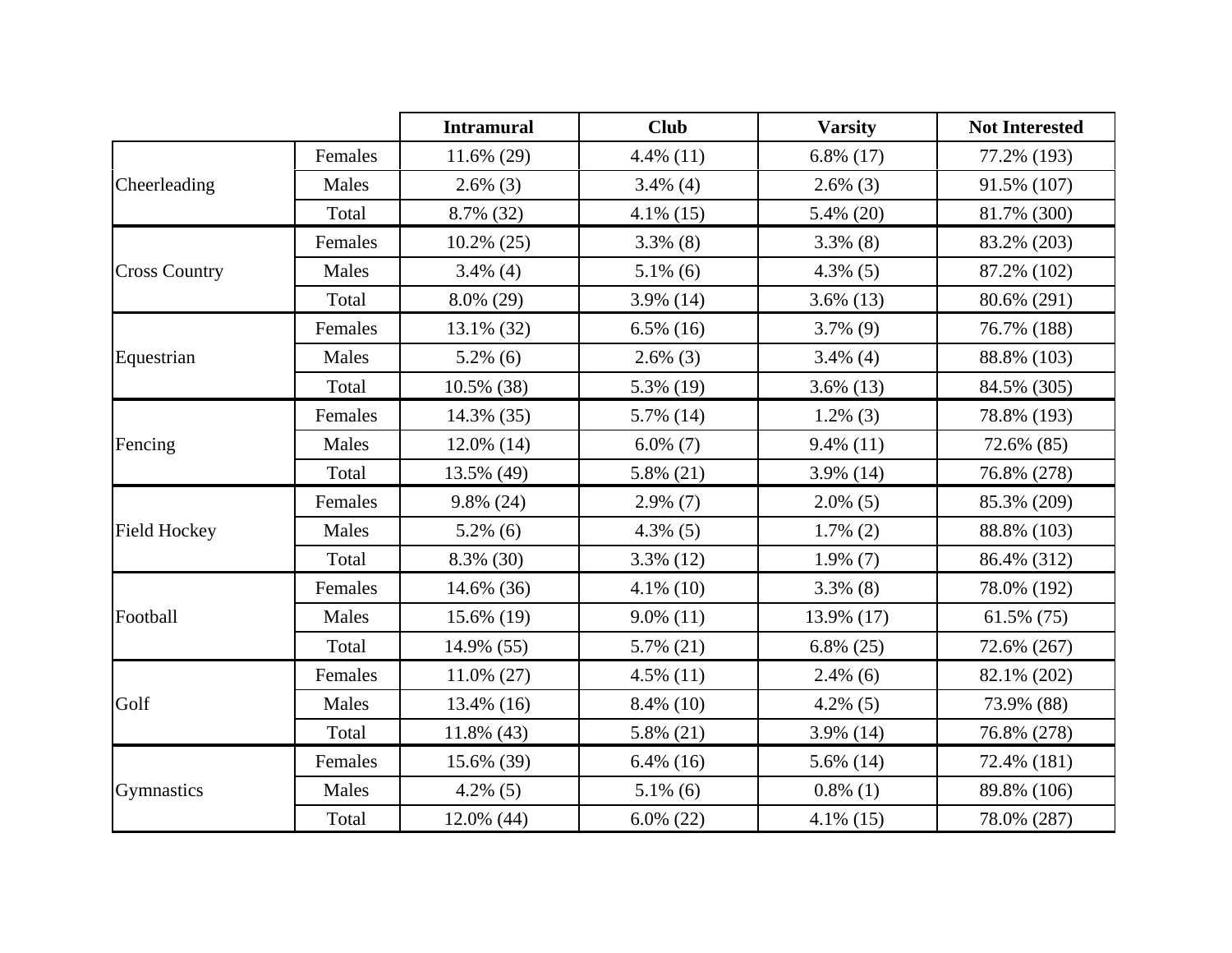|                 |         | <b>Intramural</b> | <b>Club</b>   | <b>Varsity</b> | <b>Not Interested</b> |
|-----------------|---------|-------------------|---------------|----------------|-----------------------|
|                 | Females | $10.2\%$ (25)     | $2.0\%$ (5)   | $2.4\%$ (6)    | 85.3% (209)           |
| Ice Hockey      | Males   | 8.7% (10)         | $1.7\%$ (2)   | $4.3\%$ (5)    | 85.2% (98)            |
|                 | Total   | 9.7% (35)         | $1.9\%$ (7)   | $3.1\%$ (11)   | 85.3% (307)           |
|                 | Females | $10.7\%$ (26)     | $1.2\%$ (3)   | $1.6\%$ (4)    | 86.4% (210)           |
| Lacrosse        | Males   | 10.3% (12)        | $5.2\%$ (6)   | $5.2\%$ (6)    | 79.3% (92)            |
|                 | Total   | 10.6% (38)        | $2.5\%$ (9)   | $2.8\%$ (10)   | 84.1% (302)           |
|                 | Females | $12.3\%$ (30)     | 5.7% (14)     | $1.2\%$ (3)    | 80.7% (197)           |
| Rifle           | Males   | 14.2% (17)        | $12.5\%$ (15) | 11.7% (14)     | 61.7% (74)            |
|                 | Total   | 12.9% (47)        | 8.0% (29)     | 4.7% (17)      | 74.5% (271)           |
|                 | Females | 10.9% (27)        | $2.4\%$ (6)   | $2.8\%$ (7)    | 83.9% (208)           |
| Rowing          | Males   | $8.5\%$ (10)      | 5.9% (7)      | $4.2\%$ (5)    | 81.4% (96)            |
|                 | Total   | 10.1% (37)        | $3.6\%$ (13)  | 3.3% (12)      | 83.1% (304)           |
|                 | Females | $11.2\% (27)$     | $2.1\%$ (5)   | $2.1\%$ (5)    | 84.7% (205)           |
| <b>Rugby</b>    | Males   | $11.0\%$ (13)     | 5.9% (7)      | $4.2\%$ (5)    | 78.8% (93)            |
|                 | Total   | $11.1\%$ (40)     | $3.3\%$ (12)  | $2.8\%$ (10)   | 82.8% (298)           |
|                 | Females | 22.6% (56)        | $6.0\%$ (15)  | $3.6\%$ (9)    | 67.7% (168)           |
| Sand Volleyball | Males   | 18.1% (21)        | $6.0\%$ (7)   | 0.0%           | 75.9% (88)            |
|                 | Total   | 21.2% (77)        | $6.0\%$ (22)  | $2.5\%$ (9)    | 70.3% (256)           |
|                 | Females | 13.0% (32)        | $4.1\%$ (10)  | $3.7\%$ (9)    | 79.3% (195)           |
| Skiing (Snow)   | Males   | $9.6\%$ (11)      | $4.3\%$ (5)   | $1.7\%$ (2)    | 84.3% (97)            |
|                 | Total   | 11.9% (43)        | $4.2\%$ (15)  | $3.0\%$ (11)   | 80.9% (292)           |
|                 | Females | 14.5% (36)        | 5.2% (13)     | $3.6\%$ (9)    | 76.7% (191)           |
| Soccer          | Males   | 16.9% (20)        | $7.6\%$ (9)   | $5.1\%$ (6)    | 70.3% (83)            |
|                 | Total   | 15.3% (56)        | $6.0\%$ (22)  | $4.1\%$ (15)   | 74.7% (274)           |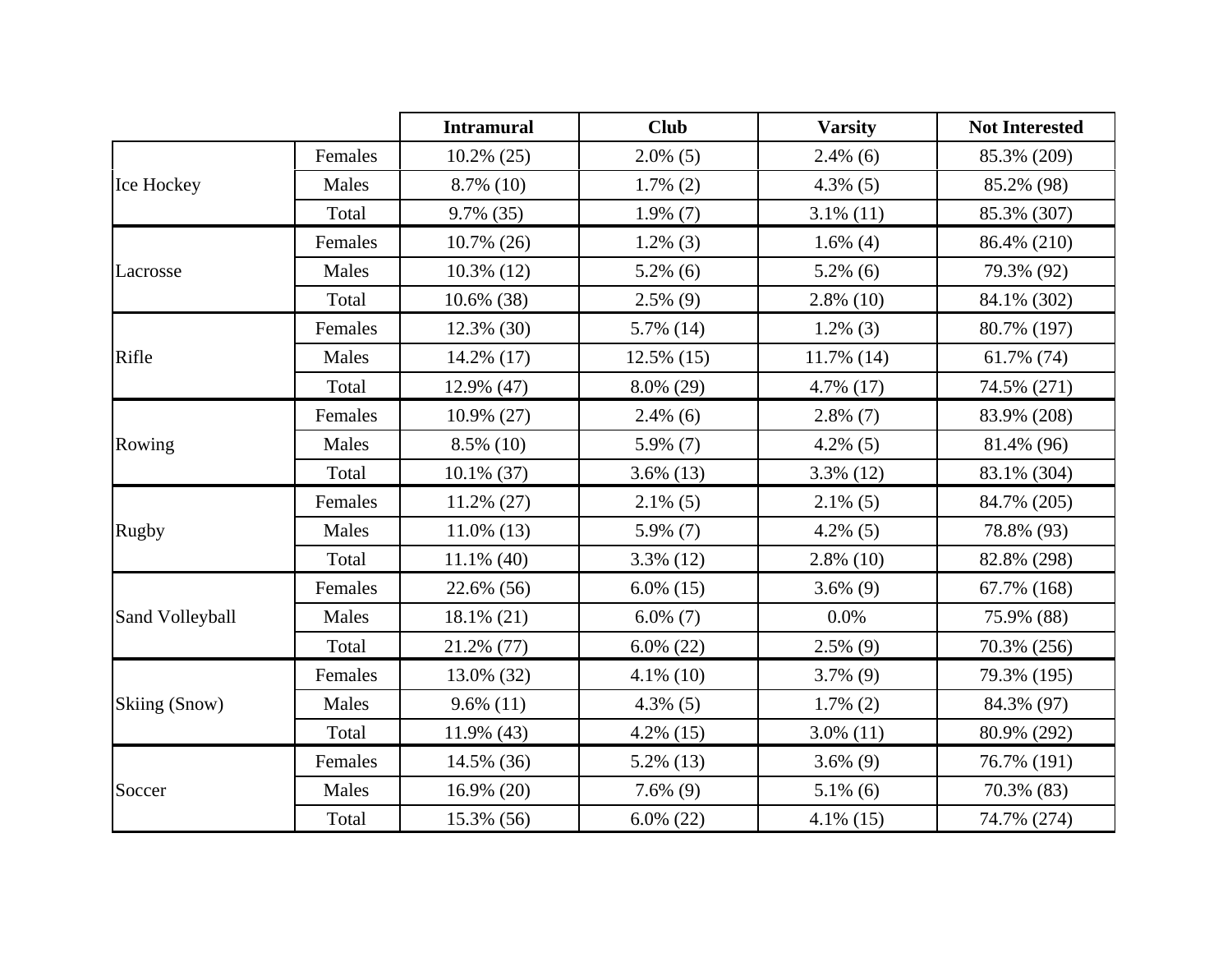|                   |         | <b>Intramural</b> | <b>Club</b>  | <b>Varsity</b> | <b>Not Interested</b> |
|-------------------|---------|-------------------|--------------|----------------|-----------------------|
|                   | Females | 18.6% (46)        | $4.0\%$ (10) | 7.7% (19)      | 69.6% (172)           |
| Softball          | Males   | 13.8% (16)        | $1.7\%$ (2)  | $1.7\%$ (2)    | 82.8% (96)            |
|                   | Total   | 17.1% (62)        | $3.3\%$ (12) | 5.8% (21)      | 73.8% (268)           |
|                   | Females | 15.3% (38)        | $6.8\%$ (17) | $2.4\%$ (6)    | 75.5% (188)           |
| Swimming & Diving | Males   | $6.8\%$ (8)       | $7.6\%$ (9)  | 5.9% (7)       | 79.7% (94)            |
|                   | Total   | 12.5% (46)        | $7.1\%$ (26) | $3.5\%$ (13)   | 76.8% (282)           |
|                   | Females | 19.9% (50)        | $9.6\%$ (24) | $3.2\%$ (8)    | 67.3% (169)           |
| Tennis            | Males   | 18.9% (23)        | $4.1\%$ (5)  | $2.5\%$ (3)    | 74.6% (91)            |
|                   | Total   | 19.6% (73)        | 7.8% (29)    | $2.9\%$ (11)   | 69.7% (260)           |
|                   | Females | $10.2\%$ (25)     | $2.4\%$ (6)  | $2.4\%$ (6)    | 84.9% (208)           |
| Triathalon        | Males   | $2.6\%$ (3)       | $6.9\%$ (8)  | $6.0\%$ (7)    | 84.5% (98)            |
|                   | Total   | 7.8% (28)         | 3.9% (14)    | $3.6\%$ (13)   | 84.8% (306)           |
|                   | Females | 14.7% (36)        | $3.7\%$ (9)  | 5.3% (13)      | 76.3% (187)           |
| Track & Field     | Males   | $7.8\%$ (9)       | $7.8\%$ (9)  | $6.0\%$ (7)    | 78.4% (91)            |
|                   | Total   | 12.5% (45)        | $5.0\%$ (18) | 5.5% (20)      | 77.0% (278)           |
|                   | Females | 27.0% (67)        | $6.9\%$ (17) | $5.2\%$ (13)   | 60.9% (151)           |
| Volleyball        | Males   | 14.3% (17)        | $4.2\%$ (5)  | $1.7\%$ (2)    | 79.8% (95)            |
|                   | Total   | 22.9% (84)        | $6.0\% (22)$ | $4.1\%$ (15)   | 67.0% (246)           |
|                   | Females | $9.1\%$ (22)      | $2.5\%$ (6)  | $1.2\%$ (3)    | 87.2% (212)           |
| <b>Water Polo</b> | Males   | 8.5% (10)         | $4.2\%$ (5)  | $2.5\%$ (3)    | 84.7% (100)           |
|                   | Total   | 8.9% (32)         | $3.0\%$ (11) | $1.7\%$ (6)    | 86.4% (312)           |
|                   | Females | $9.0\%$ (22)      | $1.2\%$ (3)  | $2.9\%$ (7)    | 86.9% (212)           |
| Wrestling         | Males   | $6.0\%$ (7)       | $4.2\%$ (5)  | $2.5\%$ (3)    | 84.7% (100)           |
|                   | Total   | 8.0% (29)         | $1.9\%$ (7)  | $3.6\%$ (13)   | 86.4% (312)           |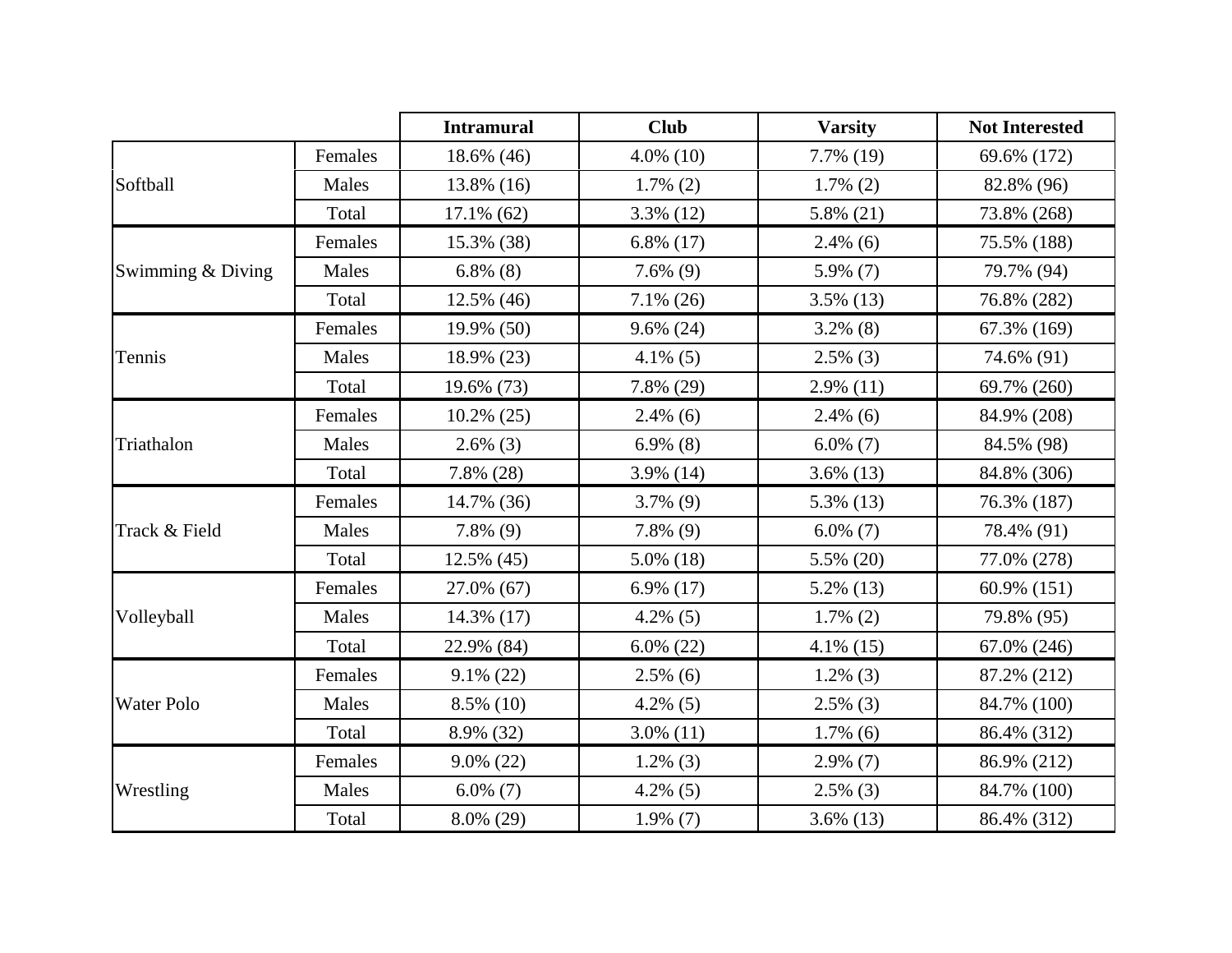Students were then asked if they had previously participated in organized sports. Overall, 46.4% (n=198) of respondents had participated in organized sports, with 62.0% (n=80) of males and 43.4% (n=118) of the females. Those students who indicated they had participated in organized sports were then asked at what level for each of the sports they had participated. Below are the results of that question.

|                      |         | <b>High School</b><br><b>Varsity</b> | <b>Junior High</b><br><b>School Varsity</b> | <b>Club</b>              | <b>Intramural</b> | <b>Recreational</b> | Did Not<br>Participate |
|----------------------|---------|--------------------------------------|---------------------------------------------|--------------------------|-------------------|---------------------|------------------------|
|                      | Females | $\overline{2}$                       | $\overline{0}$                              | $\mathbf{1}$             | 3                 | 6                   | 71                     |
| Baseball             | Males   | $\overline{4}$                       | 12                                          | 5                        | $\boldsymbol{0}$  | 15                  | 30                     |
|                      | Total   | 6                                    | 12                                          | 6                        | 3                 | 21                  | 101                    |
|                      | Females | 10                                   | 10                                          | $\overline{4}$           | 3                 | 10                  | 53                     |
| Basketball           | Males   | 5                                    | 10                                          | $\overline{2}$           | 5                 | 12                  | 33                     |
|                      | Total   | 15                                   | 20                                          | 6                        | 8                 | 22                  | 86                     |
|                      | Females | $\overline{0}$                       | $\mathbf{1}$                                | $\overline{2}$           | $\overline{4}$    | 13                  | 62                     |
| Bowling              | Males   | $\overline{0}$                       | $\mathbf{1}$                                | $\overline{2}$           | 5                 | 19                  | 37                     |
|                      | Total   | $\overline{0}$                       | $\overline{2}$                              | $\overline{\mathcal{A}}$ | 9                 | 32                  | 99                     |
|                      | Females | 9                                    | 19                                          | $\overline{4}$           | $\mathbf{2}$      | 9                   | 50                     |
| Cheerleading         | Males   | $\overline{0}$                       | $\mathbf{1}$                                | $\boldsymbol{0}$         | $\mathbf{1}$      | $\mathbf{1}$        | 57                     |
|                      | Total   | 9                                    | 20                                          | $\overline{4}$           | 3                 | 10                  | 107                    |
|                      | Females | 4                                    | 6                                           | $\overline{0}$           | $\overline{2}$    | $\mathbf{1}$        | 72                     |
| <b>Cross Country</b> | Males   | 5                                    | 6                                           | $\overline{2}$           | $\mathbf{1}$      | $\overline{4}$      | 43                     |
|                      | Total   | 9                                    | 12                                          | $\overline{2}$           | 3                 | 5                   | 115                    |
|                      | Females | $\overline{0}$                       | $\boldsymbol{0}$                            | $\boldsymbol{0}$         | 3                 | $\overline{4}$      | 74                     |
| Equestrian           | Males   | $\overline{0}$                       | $\overline{0}$                              | $\mathbf{1}$             | $\mathbf{2}$      | 5                   | 52                     |
|                      | Total   | $\boldsymbol{0}$                     | $\boldsymbol{0}$                            |                          | 5                 | 9                   | 126                    |

## **Athletic Participation**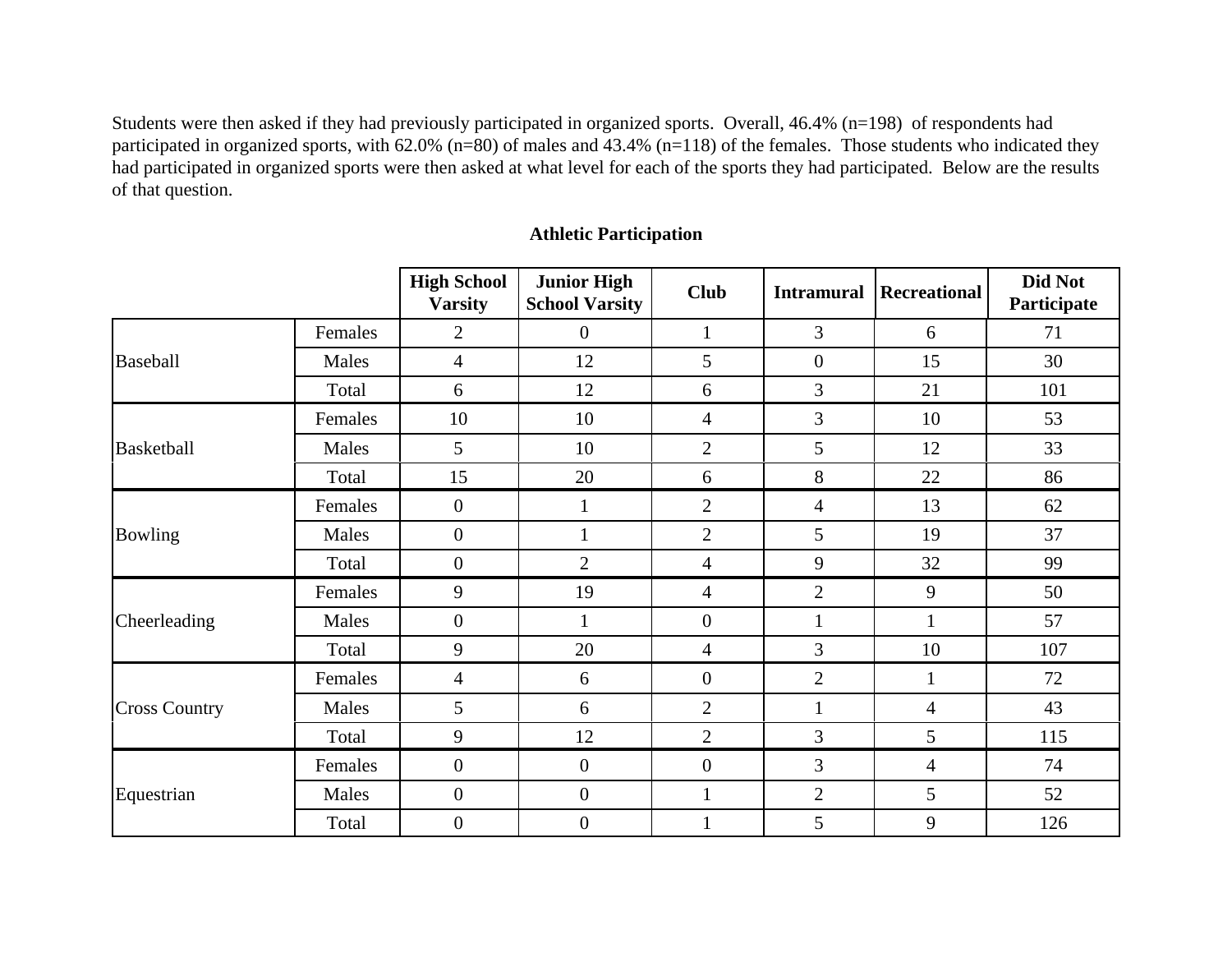|                     |         | <b>High School</b><br><b>Varsity</b> | <b>Junior High</b><br><b>School Varsity</b> | <b>Club</b>      | <b>Intramural</b> | Recreational   | Did Not<br>Participate |
|---------------------|---------|--------------------------------------|---------------------------------------------|------------------|-------------------|----------------|------------------------|
|                     | Females | $\boldsymbol{0}$                     | $\boldsymbol{0}$                            | $\boldsymbol{0}$ | $\overline{2}$    | $\mathbf{1}$   | 77                     |
| Fencing             | Males   | $\boldsymbol{0}$                     | $\overline{0}$                              | 3                | $\overline{2}$    | $\overline{2}$ | 55                     |
|                     | Total   | $\boldsymbol{0}$                     | $\boldsymbol{0}$                            | 3                | $\overline{4}$    | $\overline{3}$ | 132                    |
|                     | Females | $\boldsymbol{0}$                     | $\overline{0}$                              | $\mathbf{1}$     | $\overline{2}$    | $\mathbf{1}$   | 77                     |
| <b>Field Hockey</b> | Males   | $\boldsymbol{0}$                     | $\mathbf{1}$                                | $\boldsymbol{0}$ | $\boldsymbol{0}$  | $\overline{3}$ | 55                     |
|                     | Total   | $\boldsymbol{0}$                     | $\mathbf{1}$                                | $\mathbf{1}$     | $\overline{2}$    | $\overline{4}$ | 132                    |
|                     | Females | $\boldsymbol{0}$                     | $\boldsymbol{0}$                            | $\overline{2}$   | $\overline{7}$    | $\overline{4}$ | 70                     |
| Football            | Males   | 6                                    | 20                                          | 6                | $\overline{4}$    | 9              | 22                     |
|                     | Total   | 6                                    | 20                                          | 8                | 11                | 13             | 92                     |
|                     | Females | $\boldsymbol{0}$                     | $\boldsymbol{0}$                            | $\boldsymbol{0}$ | $\overline{4}$    | $\overline{4}$ | 75                     |
| Golf                | Males   | $\mathbf{1}$                         | $\overline{\mathbf{4}}$                     | $\mathbf{1}$     | $\mathbf 1$       | 17             | 39                     |
|                     | Total   | $\mathbf{1}$                         | $\overline{4}$                              | $\mathbf{1}$     | 5                 | 21             | 114                    |
|                     | Females | 3                                    | $\mathbf{1}$                                | 6                | $\overline{4}$    | $\overline{7}$ | 65                     |
| Gymnastics          | Males   | $\boldsymbol{0}$                     | $\boldsymbol{0}$                            | $\overline{2}$   | $\boldsymbol{0}$  | $\overline{4}$ | 54                     |
|                     | Total   | $\overline{3}$                       | $\mathbf{1}$                                | $8\,$            | $\overline{4}$    | 11             | 119                    |
|                     | Females | $\boldsymbol{0}$                     | $\boldsymbol{0}$                            | $\boldsymbol{0}$ | $\overline{2}$    | $\overline{3}$ | 76                     |
| Ice Hockey          | Males   | $\overline{0}$                       | $\overline{0}$                              | $\boldsymbol{0}$ | $\mathbf{1}$      | $\mathbf{1}$   | 58                     |
|                     | Total   | $\boldsymbol{0}$                     | $\overline{0}$                              | $\overline{0}$   | 3                 | $\overline{4}$ | 134                    |
|                     | Females | $\boldsymbol{0}$                     | $\mathbf{1}$                                | $\mathbf{1}$     | $\overline{2}$    | $\mathbf{1}$   | 74                     |
| Lacrosse            | Males   | $\boldsymbol{0}$                     | $\mathbf{1}$                                | $\boldsymbol{0}$ | $\mathbf{1}$      | $\overline{5}$ | 54                     |
|                     | Total   | $\overline{0}$                       | $\overline{2}$                              | $\mathbf{1}$     | 3                 | 6              | 128                    |
|                     | Females | $\mathbf{1}$                         | $\boldsymbol{0}$                            | $\boldsymbol{0}$ | $\mathfrak{Z}$    | $\overline{4}$ | 72                     |
| Rifle               | Males   | $\boldsymbol{0}$                     | $\overline{2}$                              | 5                | $\mathfrak{Z}$    | 11             | 41                     |
|                     | Total   | $\mathbf{1}$                         | $\overline{2}$                              | 5                | 6                 | 15             | 113                    |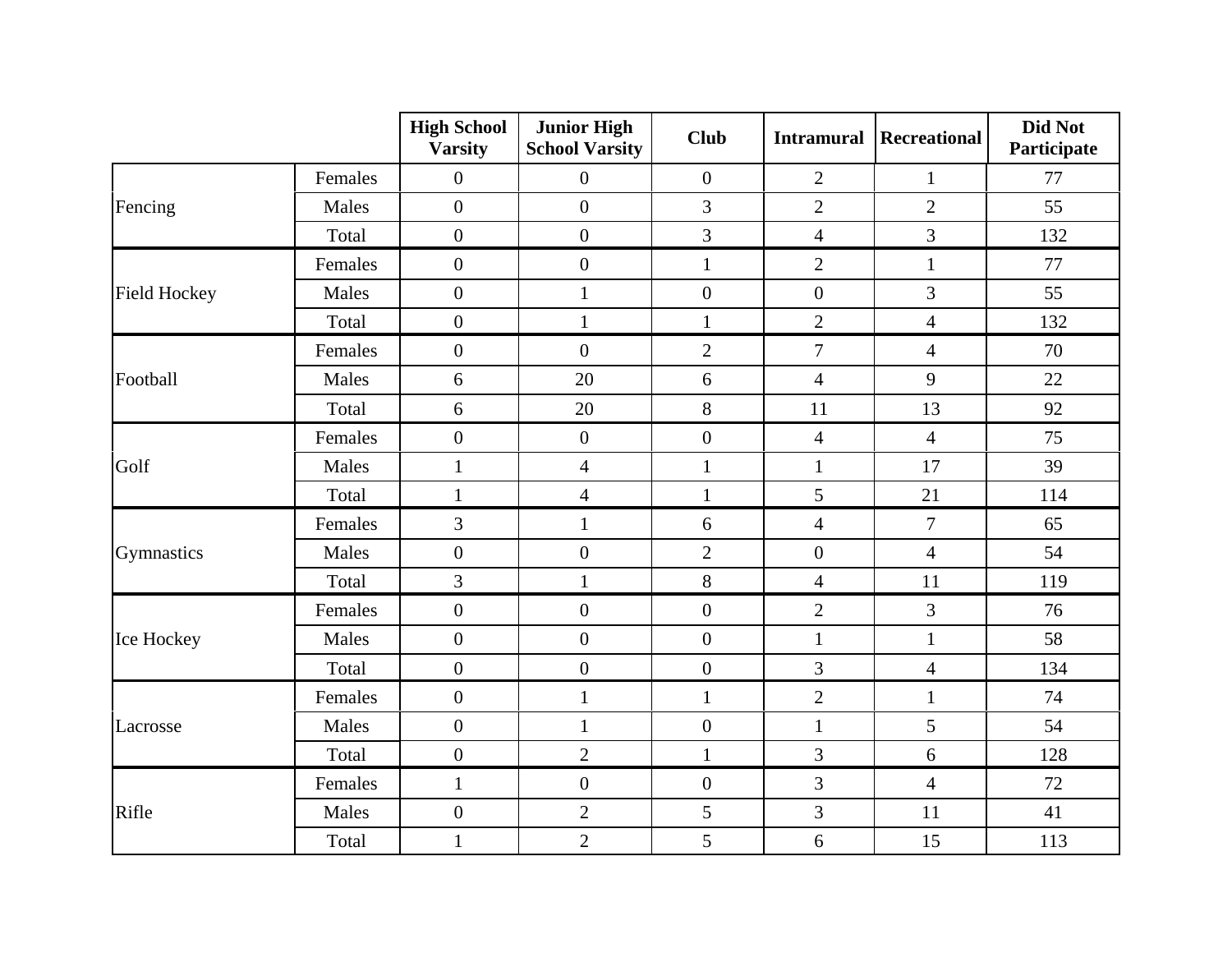|                   |         | <b>High School</b><br><b>Varsity</b> | <b>Junior High</b><br><b>School Varsity</b> | <b>Club</b>      | <b>Intramural</b> | Recreational   | Did Not<br>Participate |
|-------------------|---------|--------------------------------------|---------------------------------------------|------------------|-------------------|----------------|------------------------|
|                   | Females | $\overline{0}$                       | $\boldsymbol{0}$                            | $\boldsymbol{0}$ | $\overline{2}$    | $\mathbf{1}$   | 78                     |
| Rowing            | Males   | $\overline{0}$                       | $\overline{0}$                              | $\overline{0}$   | $\overline{2}$    | 8              | 52                     |
|                   | Total   | $\overline{0}$                       | $\overline{0}$                              | $\overline{0}$   | $\overline{4}$    | 9              | 130                    |
|                   | Females | $\overline{0}$                       | $\boldsymbol{0}$                            | $\boldsymbol{0}$ | $\overline{2}$    | $\mathbf{1}$   | 76                     |
| Rugby             | Males   | $\boldsymbol{0}$                     | $\mathbf{1}$                                | $\mathbf{1}$     | $\mathbf{1}$      | $\overline{4}$ | 54                     |
|                   | Total   | $\overline{0}$                       | $\mathbf{1}$                                | $\mathbf{1}$     | 3                 | 5              | 130                    |
|                   | Females | $\overline{3}$                       | $\mathbf{1}$                                | 3                | $\overline{7}$    | 11             | 62                     |
| Sand Volleyball   | Males   | $\overline{0}$                       | $\overline{0}$                              | $\boldsymbol{0}$ | $\overline{4}$    | 12             | 45                     |
|                   | Total   | 3                                    | $\mathbf{1}$                                | 3                | 11                | 23             | 107                    |
|                   | Females | $\overline{0}$                       | $\boldsymbol{0}$                            | $\boldsymbol{0}$ | $\overline{3}$    | 6              | 73                     |
| Skiing            | Males   | $\boldsymbol{0}$                     | $\boldsymbol{0}$                            | $\mathbf{1}$     | $\boldsymbol{0}$  | $\overline{4}$ | 55                     |
|                   | Total   | $\boldsymbol{0}$                     | $\overline{0}$                              | $\mathbf{1}$     | 3                 | 10             | 128                    |
|                   | Females | 3                                    | 9                                           | $\mathfrak{S}$   | $\mathbf{2}$      | 12             | 53                     |
| Soccer            | Males   | $\mathbf{1}$                         | 9                                           | $\overline{7}$   | $\overline{4}$    | 13             | 30                     |
|                   | Total   | $\overline{4}$                       | 18                                          | 12               | $\sqrt{6}$        | 25             | 83                     |
|                   | Females | $6\,$                                | 17                                          | 9                | 5                 | 16             | 41                     |
| Softball          | Males   | $\boldsymbol{0}$                     | $\overline{0}$                              | $\mathbf{1}$     | 5                 | 12             | 44                     |
|                   | Total   | $6\,$                                | 17                                          | 10               | 10                | 28             | 85                     |
|                   | Females | 3                                    | $\overline{4}$                              | $\overline{2}$   | $\overline{2}$    | 14             | 61                     |
| Swimming & Diving | Males   | $\boldsymbol{0}$                     | $\mathbf{1}$                                | $\mathbf{1}$     | $\mathbf{1}$      | 16             | 45                     |
|                   | Total   | $\overline{3}$                       | 5                                           | 3                | 3                 | 30             | 106                    |
|                   | Females | 5                                    | 5                                           | $\mathbf{1}$     | 3                 | 12             | 63                     |
| Tennis            | Males   | $\boldsymbol{0}$                     | $\overline{2}$                              | $\boldsymbol{0}$ | $\overline{4}$    | 16             | 41                     |
|                   | Total   | 5                                    | $\overline{7}$                              | $\mathbf{1}$     | $\tau$            | 28             | 104                    |